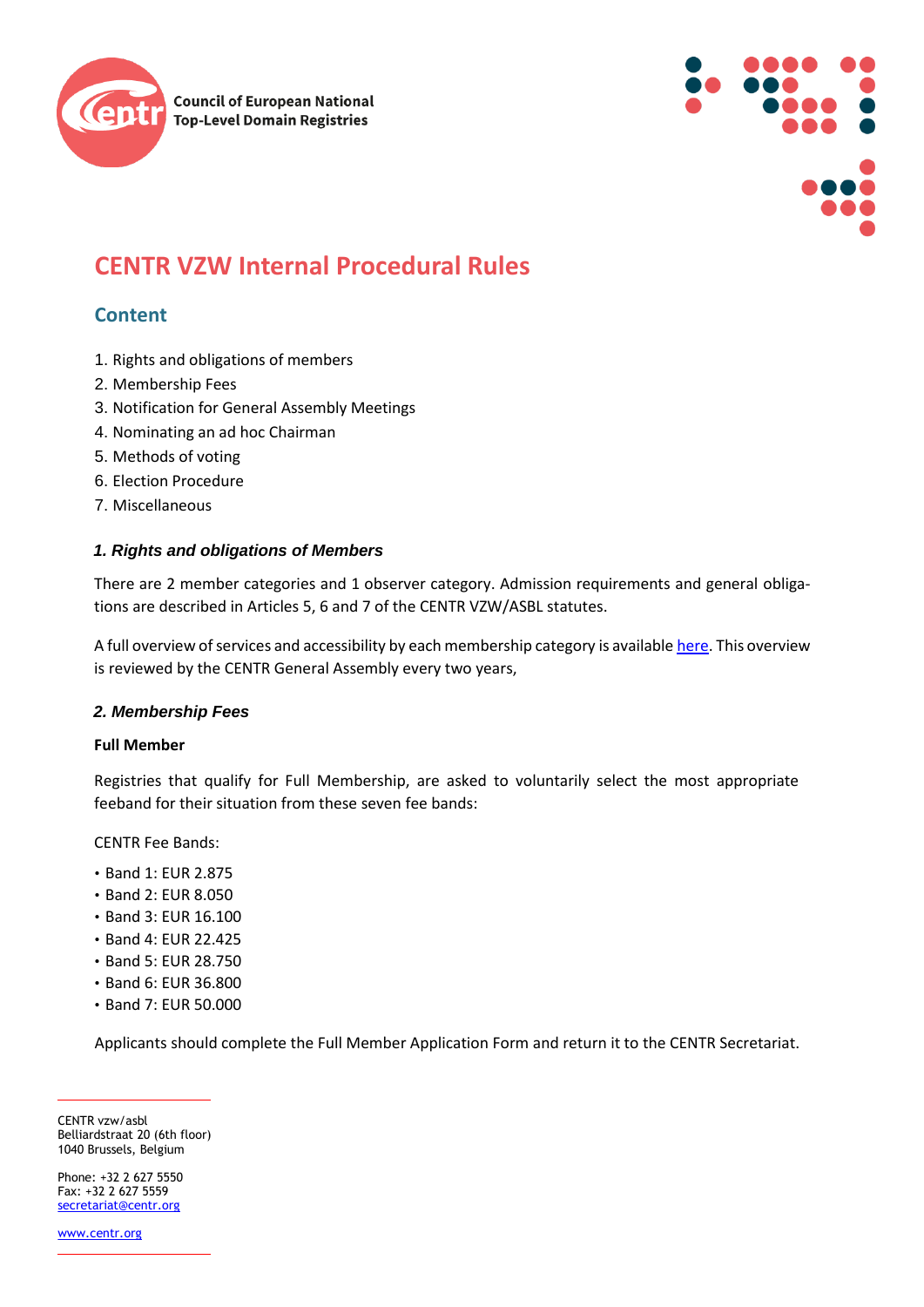

Application form: https://www.centr.org/library/library/centr-document/centr-membership-applicationform.htmlMembers can change their chosen feeband. They are requested to communicate their intention to change membership fee bands to the Secretariat before July 1 of the year previous to the year for which the membership fee is due. This allows the Board to make accurate and realistic financial plans.

#### **Associate Member**

Registries that qualify for Associate Membership, are required to contribute 7000 Euro per annum but are encouraged to select a higher feeband in line with the self-selection mechanism applicable for full members.

Applicants should complete the Application Form and return it to the CENTR Secretariat Application form: https://www.centr.org/library/library/centr-document/centr-membership-application-form.html

#### *3. Methods of notification for the General Assembly Meetings*

The Chairman of the Board of Directors shall invite the members to attend the General Assembly Meetings in the following way:

- The Chairman will send an invitation to the  $ga@centrlists.org$  list or can instruct the General Manager to do so in his name.
- The invitation shall be sent no later than 30 days before the start of the meeting.
- The invitation will include a draft agenda.
- The draft agenda will indicate which items will require a vote  $(v)$  and which require a weighted vote (wv)

# *4. Nominating an adhoc Chairman of the General Assembly Meetings and the meetings of the Board of Directors.*

The Chairman of the Board chairs the Annual General Meeting, General Assemblies and other meetings unless he chooses to be replaced for that meeting in which case he proposes a person to replace him at that meeting to the Board. In case the proposed person is not approved by the Board, the Board will appoint one of the members of the Board to chair the meeting.

#### *5. Methods of voting*

Methods of voting can differ depending on the circumstances under which the vote is called for: - In in-person meetings, voting can take place by

- a. Show of hands
- b. Through the use of anonymous voting forms both in electronic format or on paper
- c. Through electronic voting systems
- d. Through any other means approved by the Board of Directors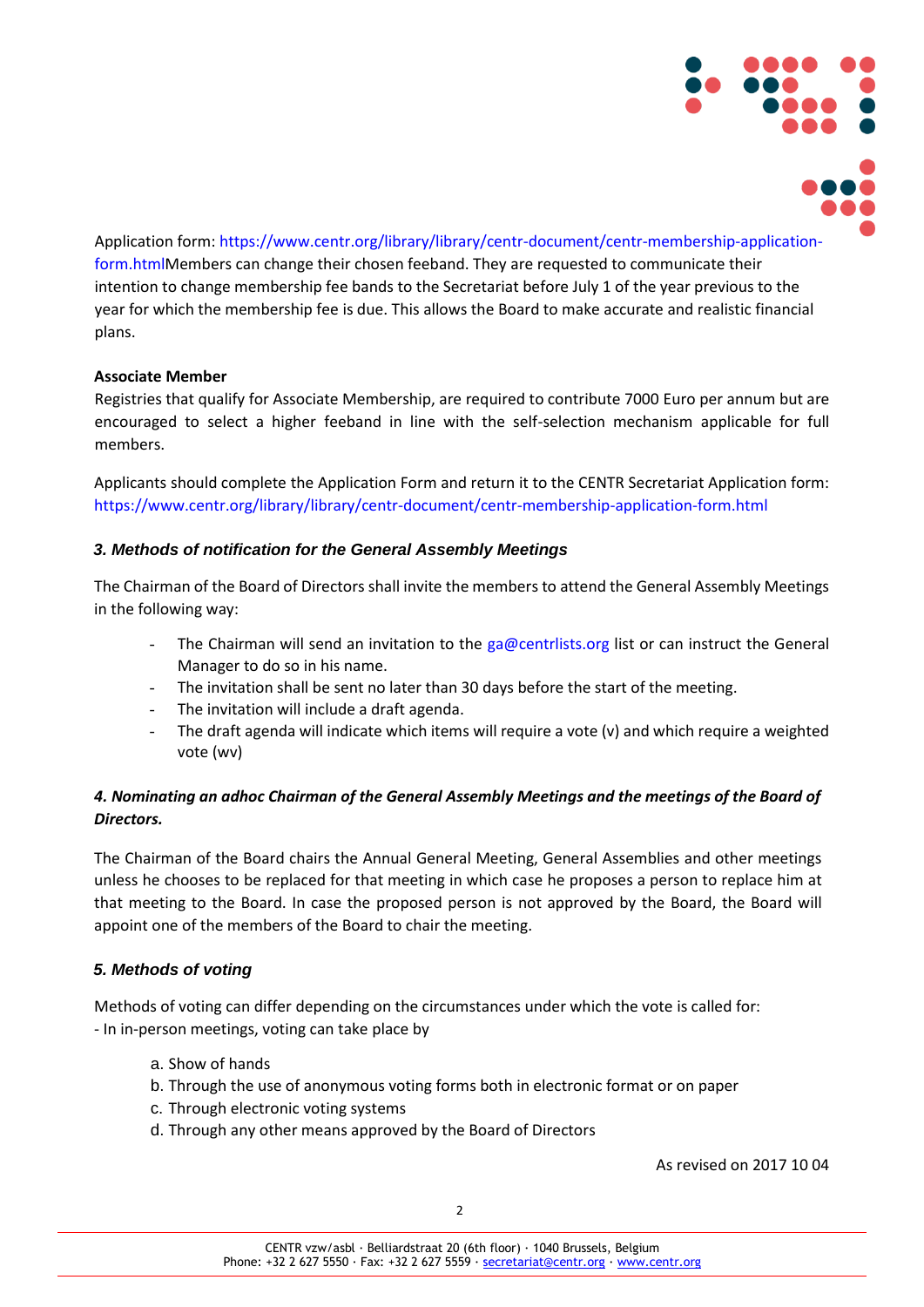

- During virtual meetings (through email exchange, conference call or any other means) voting can take place by

- a. Email
- b. Orally
- c. By fax
- d. Through any other means approved by the Board of Directors

By default voting during in-person meetings takes place by show of hands with the exception of voting procedures during elections, or if the chairman of the meeting or one of the full members requests a secret ballot. A secret ballot will be supervised by the chairman of the meeting, and votes will be taken by means of unsigned and closed ballot papers. Voting in election procedures will take place by the use of anonymous voting forms.

# *6. Board of Directors Election Procedure*

#### 1. Directors

- 1.1 Appointment of CENTR Directors and of a Chairman and Treasurer shall take place at the end of the Annual General Meeting (AGM), upon termination of an incumbent's term of office.
- 1.2 In compliance with Article 23, the Board of Directors can fill with unanimity a vacancy created by the departure of one or more of the incumbents. They can opt to organize a nomination and balloting procedure.
- 1.3 In compliance with Article 21 of the CENTR Articles of Association, the Board of Directors must comprise no less than three and no more than five persons. From amongst the Board of Directors, a Chairman and Treasurer must be appointed by the AGM.
- 1.4 Directors are appointed for a period of two years and may be re-appointed for a further period of two years following the expiry of their first term of office. Thereafter, they shall not be eligible for re-appointment for a two year period.
- 1.5 All Full Members of CENTR whose membership fee for the current year has been received on the CENTR accounts are entitled to nominate, second nominations and vote. For Members asking a waiver or a reduction of their Membership Fee, the payment of their suggested fee (if any) will be considered as sufficient to fulfill this requirement. In special circumstances such as, but not limited to the need to organize elections at the end of the membership year, the Board of Directors can decide to waive this requirement as a general rule.
- 2 Nomination Procedure
	- 2.1 The Secretariat will announce forthcoming elections and call for nominations at least 30 days in advance of the elections. Nominations must be received, and seconded by another Full Member, no later than one week prior to the election date.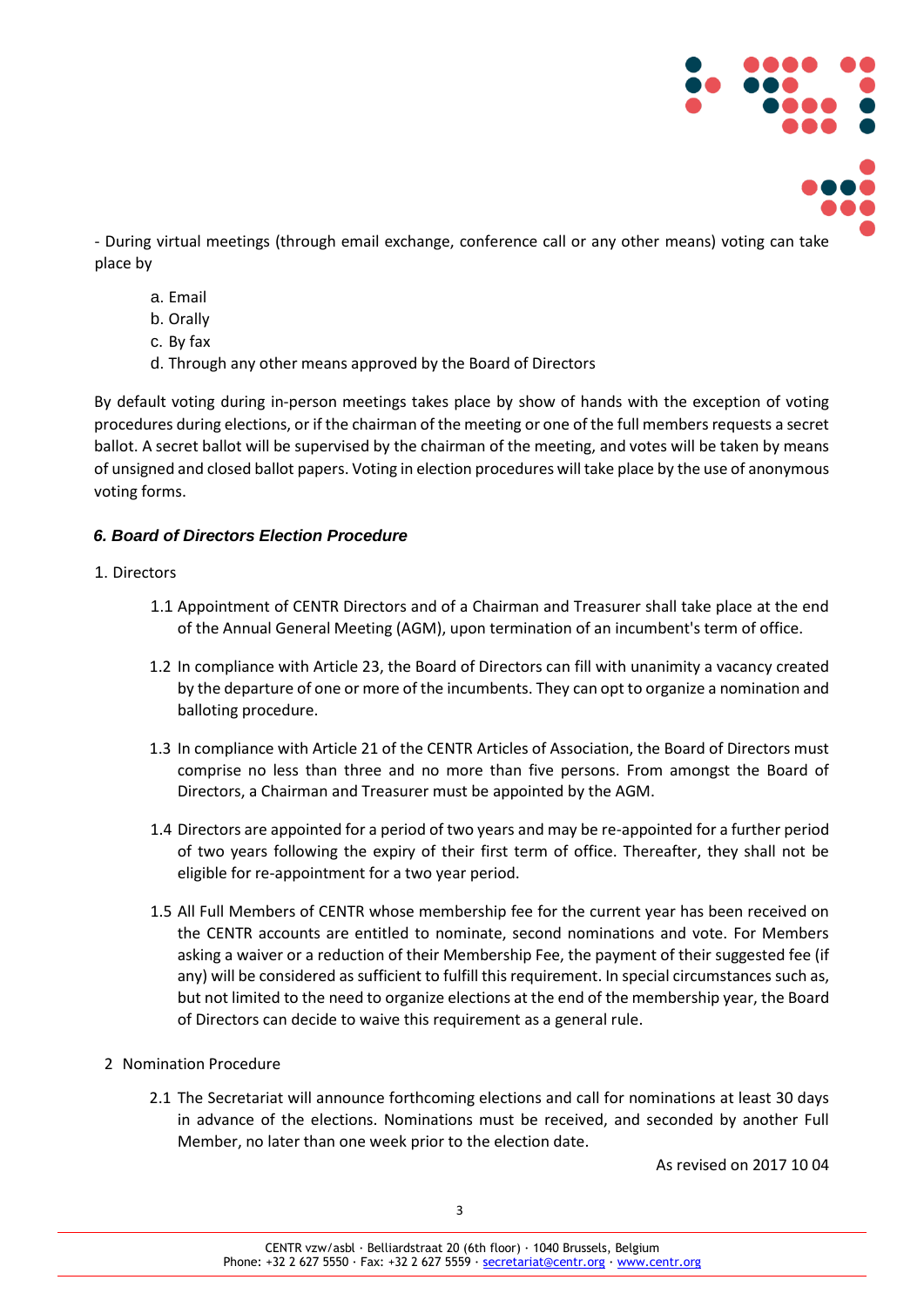

Candidates who have been nominated and seconded must confirm to the Secretariat that they wish to accept the nomination. As the Chairman and Treasurer are appointed from those serving on the Board of Directors, candidates may wish to advise the electorate at this time if they do not wish to be considered for either of the two offices.

#### 3 Balloting Procedure

3.1 All Full Members whose membership fee has been received on the CENTR accounts will be able to cast a vote.

3.2 The selection of the Directors can take place in the following ways: 1. Electronically.

The Board of Directors can decide to hold the elections electronically.

At a date announced at least 30 days in advance the Secretariat sends out the list of candidates via email and publishes the list on the Member's section of the CENTR website. Members will have a period of 5 working days to cast their vote electronically. Upon receipt of a Member's vote the Secretariat (or if the Board of Directors decides so - the third party responsible for receiving and counting the votes) will send a confirmation of receipt to the voting Member.

2. During the AGM

Selection of the Directors shall take place during the AGM by means of a secret ballot and, if he considers it necessary, the Chairman shall appoint tellers to count the ballot papers.

A Full Member who is not able to send its representative may appoint a temporary representative from amongst those persons attending the meeting who may vote on behalf of that member in the election procedure. The appointment of this representative must be confirmed in a letter to the Chairman, signed by an authorised official of the registry. This must be received by the Secretariat in advance of the AGM. Alternatively, it may be brought by the appointee to the AGM and delivered to the Chairman prior to commencement of the meeting.

- 3.3 The votes will be counted according to the Following system
	- Voters vote on as many candidates as there are seats (number of open seats = x)

- The (x) candidates with the (x) highest number of votes win the election - In case of a tie for the (x)th seat, there will be a second round with the tying candidates. In case this round also ends in a tie the candidate will be elected by drawing lots

3.4 If no candidates are nominated the remaining Directors (i.e. those whose terms of office are not completed) will constitute the full Board of Directors provided there are at least three members. If the failure to nominate or elect new candidates results in there being less than three